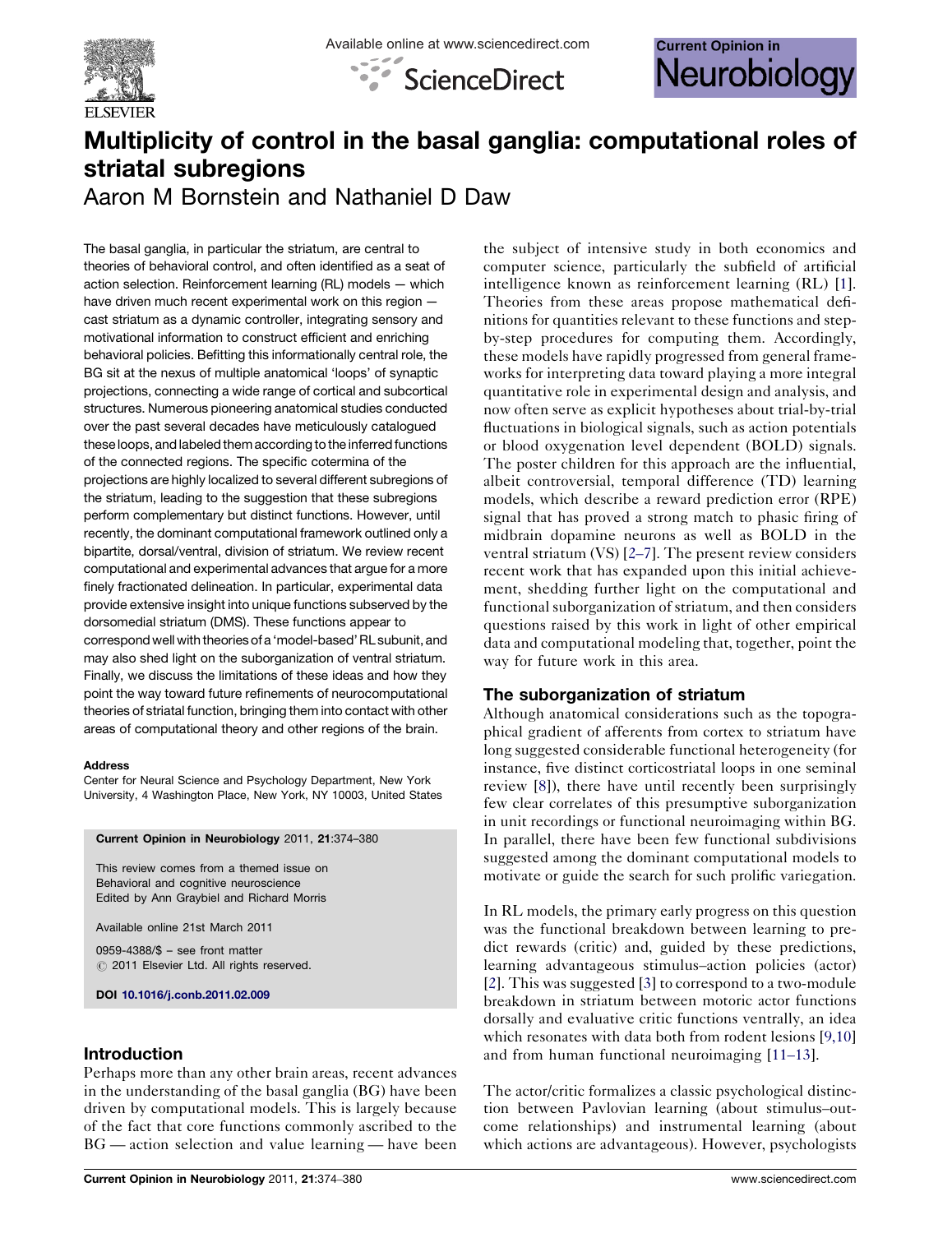have long known that these functions are further decomposable. Notably, instrumental learning comprises subtypes that guide actions using different learned representations: 'habitual' actions based on stimulus– response associations versus 'goal-directed' actions supported by the representation of the particular goal (such as food) expected for an action [\[14,15\]](#page-4-0). This distinction is typically probed using manipulations that alter action– outcome contingency or outcome value, such as reward devaluation, and then evaluating the subsequent effect on responding. After extensive training, behavior can become insensitive to these manipulations, suggesting an isolated reliance on stimulus–response representations, that is, habits.

A raft of recent theoretical work exploits a parallel distinction in RL models [16–[22\]](#page-4-0). TD theories, such as the actor/critic, correspond well to classical ideas about stimulus–response habits and how they are reinforced [\[23,24\]](#page-4-0), but these 'model-free' algorithms cannot explain behavioral phenomena associated with goal-directed behavior such as devaluation sensitivity or latent learning [\[25](#page-4-0)]. However, an additional family of 'model-based' RL algorithms describe how learning about the structure of an environment can be used to evaluate candidate actions online. This evaluation, typically implemented by some sort of simulation, inference or preplay using a *forward model* of the task (analogous to an action–outcome representation or cognitive map) [\[26](#page-4-0)–29], can plan new actions or re-evaluate old ones drawing on information other than simple reinforcement history.

Much recent experimental research has been guided by the discovery, via lesions of rodent striatum, that these behaviors are supported by distinct subregions of dorsal striatum, lateral and medial (DLS and DMS) [\[30](#page-4-0)–33]. The proposal that a model-free TD actor in DLS is accompanied by an additional model-based RL system in DMS has considerable promise. First, it preserves the substantial successes of the TD/dopamine models while correcting some of their shortcomings: for instance its redundancy of control may help to explain why lesions to dopaminergic nuclei do not prevent all instrumental learning [[34\]](#page-4-0). Conversely, just as TD models have helped to shed light on dopaminergic habit mechanisms, modelbased RL may provide a framework for understanding neural mechanisms for goal-directed evaluation.

Such work is at a very early stage; although putative correlates of model-based computations have been reported throughout a very wide network [\[35](#page-4-0)– [39,40](#page-4-0)<sup>\*</sup>[,41](#page-4-0)-43], probably the most developed data thus far concern spiking correlates for both prospective locations (in hippocampus) and associated rewards (in VS), suggesting a circuit for model-based evaluation of candidate trajectories [[26,44](#page-4-0)<sup>\*\*</sup>[,45](#page-4-0)]. Complementary to such 'preplay' phenomena, 'replay' of neural sequences may play a similar, but offline, role in updating stored (e.g. model-free) value predictions [46–[49\]](#page-5-0), perhaps by sampling model-based trajectories estimated from a cognitive map [[50\]](#page-5-0).

Theories of model-based and model-free RL in the basal ganglia envision parallel circuits. This is consistent with findings from lesion studies that the two learning processes appear to evolve side-by-side [\[30,31\]](#page-4-0), even though they tend to dominate behavior serially: progressing, with training, from goal-directed to habitual responding. Several features of DMS and DLS unit recordings appear to reflect these differential temporal dynamics, with taskrelated responsivity in DMS peaking early in training (and in retraining, following task changes) [[51,52\]](#page-5-0); as well as with changes in ensemble responses [[53](#page-5-0)<sup>\*\*</sup>] and several measures of synaptic potentiation [\[54](#page-5-0)] peaking earlier in DMS than DLS.

The last results [[54\]](#page-5-0) resonate with at least two other predictions from RL models. The authors measure a greater concentration of dopamine D2 receptors on neurons in DLS (relative to DMS). That these receptors are uniquely sensitive to extrasynaptic tonic dopamine concentrations (which are considerably lower than those resulting from phasic bursts) supports a previously posited computational role for tonic dopamine in the modulation and motivational control of habitual expression [[18](#page-4-0)]. Further, the D2-containing neurons (which are known to primarily project into the 'indirect', striatopallidal, pathway) were also a primary site of synaptic potentiation during behavioral training. This observation is consistent with a body of computational and experimental work suggesting that these receptors are involved in learning as well as expression, perhaps specifically in learning which actions to avoid [[55,56\]](#page-5-0).

## Questions and anomalies

At the same time, many of these studies point to three serious questions for the RL models: on their overall architecture, their mechanisms for learning, and how they are deployed during choice.

## Architecture and the model-based critic

First, the basic project of rescuing model-free actor/critic theories of the dopamine system by augmenting them with a separate and parallel model-based RL system is challenged by a number of recent results suggesting that even areas associated with the putatively model-free critic (including ventral striatum [[42,44](#page-4-0)<sup>\*\*</sup>[,45](#page-4-0)], downstream ventral pallidum [\[39](#page-4-0)], and RPE units in the dopaminergic midbrain [[59\]](#page-5-0)) all show properties such as sensitivity to devaluation that are indicative of model-based RL and not easily explained by the standard model-free TD theories (see also [\[60](#page-5-0)]). These results suggest that the two hypothetical systems are either more interacting or hybrid than separate, consistent with the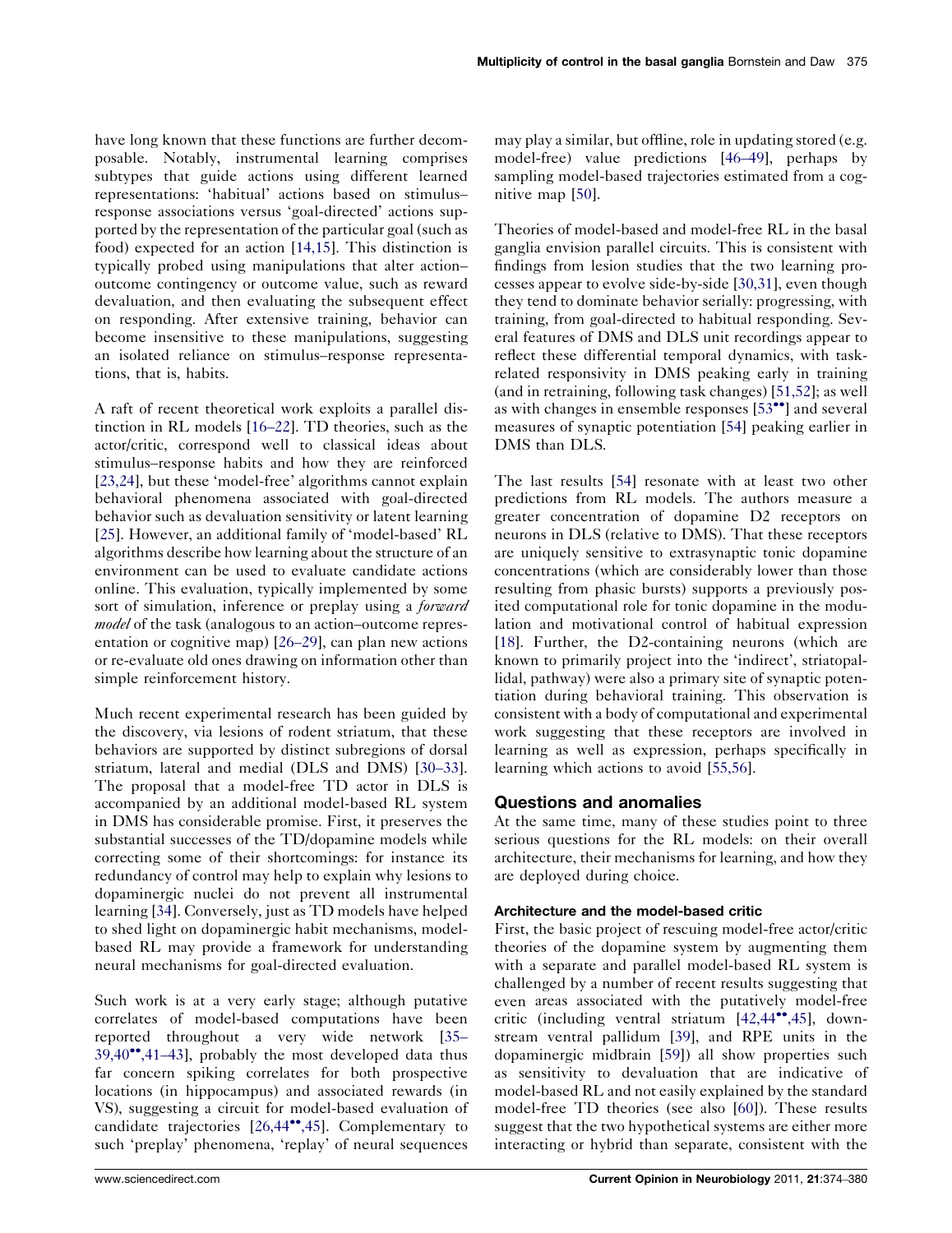overlapping 'loop' architecture suggested by anatomical studies [[8,61](#page-4-0)]. An intriguing alternate suggestion is that the ventral striatal critic also consists of dissociable subcomponents for model-based and model-free Pavlovian evaluation (Figure 1). Indeed, psychologists distinguish preparatory and consummatory forms of Pavlovian conditioning, which may involve distinct circuits in the core and shell of VS [\[33,62,63,64\]](#page-4-0). This distinction again closely tracks that between model-based and model-free

Figure 1



The dual-actor/critic framework. The dorsal/ventral divide of the actor/ critic model is extended to include recent theoretical and experimental advances supporting further functional subdivisions of each region (after Yin et al. [\[33](#page-4-0)]). These parallel circuits implement different approaches to reinforcement learning, either 'model-free' (dark grey) or 'model-based' (light grey). The dorsal region is now divided medial/lateral (though a gradient may be more accurate [[57\]](#page-5-0)), each supporting a different 'actor' submodule: a dorsolateral area, supporting a model-free actor; and the dorsomedial region, a substrate for representations that enable modelbased planning. Further, current evidence suggests that the ventral region may itself be functionally subdivided, along the boundary between nucleus accumbens 'core' and 'shell'. These regions are each crucial for different forms of Pavlovian responding: preparatory and consummatory, respectively. Computationally, they correspond to model-based and model-free critics, computing the net present expected value of the current state using, respectively, either state-value mappings (purely based on reinforcement history) or state-outcome and outcome-value predictions derived from a world model. Thus, modelbased RL may offer a process-level description of striatal subregion function that encompasses both goal-directed instrumental and consummatory Pavlovian behaviors, extending the common account of habitual action and preparatory Pavolovian responses embodied in the original, model-free, actor/critic formulation. Schematic coronal slice of rat striatum modified with permission from Paxinos and Watson [[58\]](#page-5-0).

RL, in that consummatory Pavlovian responses reflect knowledge of the particular outcome expected (suggesting they are derived from predictions using a world model), whereas preparatory responses, like a model-free critic's predictions, are not outcome-specific [\[65\]](#page-5-0).

### Learning and hierarchical RL

A related issue is that the considerable algorithmic differences between model-based and model-free RL approaches seem poorly matched to the basic isomorphism of circuitry between different parts of the BG [[8](#page-4-0)]. While the model-free actor and critic both learn from the same error signal operating on different inputs — thought to be consistent with a similar dopaminergic input driving plasticity in both ventral and dorsolateral striatum — the representations used for model-based RL seem to require quite different teaching signals and learning rules [[41](#page-4-0)], offering no obvious role, in these theories, for a dopaminergic RPE in DMS.

One possible direction for resolving this question arises from a somewhat different empirical and theoretical take on the function of DLS, in the 'chunking' of behavioral sequences. DLS neurons (and, importantly, not those in DMS) tend with training to cluster their responsivity at the beginning and end of a trial [[53](#page-5-0)\*\*], and lesions of DLS [\[66\]](#page-5-0) (and of a prefrontal area that may be afferent to it [\[32\]](#page-4-0)) also suggest a causal role in behavioral chunking. In RL, such chunking of actionsinto multiaction 'options' isformalized by a family of 'hierarchical' RL models [\[67](#page-5-0)]. Taken as an organizing principle for striatum (e.g. with policies operating on elemental actions represented in DMS and, moving laterally, policies on progressively more chunked options), this model has the appealing feature that all levels of the hierarchy learn from a similar (in this case, model-free) RPE signal and a common learning rule.

However, although there appears to be some informal resonance between a stimulus–response habit and an automatized behavioral sequence, in RL, the inclusion of options generally crosscuts the distinction between model-based and model-free evaluative strategies. Since the latter distinction has been used to explain the signature phenomena (such as devaluation sensitivity) tying DMS and DLS to goal-directed and habitual instrumental behaviors, additional theoretical work will be needed to understand if these two approaches can be blended, for example using model-based hierarchical RL, to formalize both chunking and devaluation phenomena together.

#### Arbitration and choice under uncertainty

A third major question raised by theories involving multiple, parallel reinforcement learners is how the brain arbitrates between the two systems' choices. One theoretical proposal is that the predictions of model-free and model-based reinforcement learners may be competitively combined based on the uncertainty about their predictions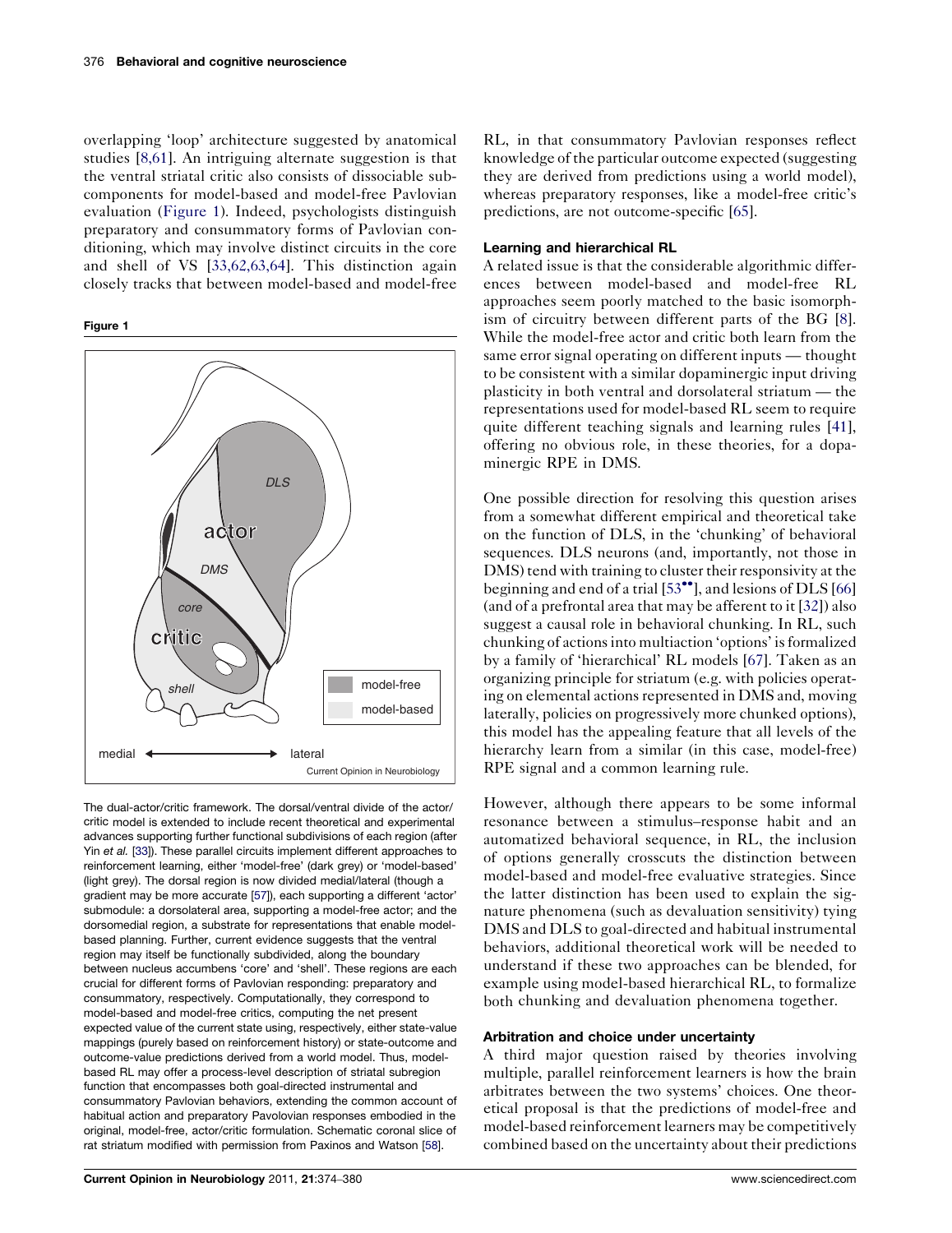<span id="page-3-0"></span>[\[17](#page-4-0)]. In population code representations, uncertainty may be carried by the entropy of neuronal firing across the population [\[68,69](#page-5-0)\*\*]. Indeed, over training [[53](#page-5-0)\*\*] differential modulations in population entropy were observed in DLS and DMS, with the DMS representation becoming structured more quickly but ultimately overtaken in this measure by DLS.

Nevertheless, this theory has little to say about the more dynamic processes or mechanisms by which the brain combines these uncertain estimates. The accumulation of multiple noisy evidence sources has, however, been studied extensively in another heretofore largely distinct area of theoretical and experimental work on decision making about noisy sensory displays. Here, reaction times, errors, and ramping activity of neurons in posterior parietal cortex are famously captured by Bayesian models of the accumulation of evidence about stimulus identity [\[68,70\]](#page-5-0). According to these models, sensory decision regions interpret stimuli by drawing sucessive samples of noisy sensory input as represented in upstream sensory cortices (which may themselves incorporate a sensory prior that develops to match the distribution of natural stimuli [[71\]](#page-5-0)). This work is rapidly coming directly into contact with research on RL and the BG for a number of reasons.

For one, the success of these Bayesian sequential sampling models is not limited to purely sensory tasks involving the analysis of noisy percepts. Notably, they also capture human behavior in tasks involving more affective, value-driven choices, such as pricing or choosing between snack foods [\[20,72,73](#page-4-0)]. Thus, goal-directed valuation, too, may involve accumulating stochastic samples, here presumably drawn from memory rather than a noisy percept [\[74](#page-5-0)–77]. This implies a rather different mechanism for model-based evaluation than the more systematic tree search or Bayesian graph inference so far hypothesized [\[17,28\]](#page-4-0), though perhaps one not incompatible with the relatively noisy preplay phenomena observed neurally [\[45,50,78](#page-5-0)]. Such a procedure for computing model-based values could incorporate uncertainty-weighted habit information (e.g. as a prior), suggesting a dynamic solution to the arbitration problem. In all these respects, it is interesting that in a sensory decision task, primate caudate neurons display activity related to evidence accumulation not unlike that seen in parietal cortex [[79](#page-5-0)\*].

These models, finally, speak to the BG's connections with a broader anatomical and computational universe. Typical sensory and RL decision tasks exercise almost entirely complementary functions: in one case, analyzing a noisy sensory stimulus with the response rule well defined, and, in the other, figuring out which candidate response is most valuable with no perceptual uncertainty. There has been considerable interest in how

the neurocomputational mechanisms that have been characterized for each function, separately, might interact in more complicated tasks involving both value learning and perceptual (or, in RL terms, 'state') uncer-tainty [[80,81,82](#page-6-0)\*[,83\]](#page-6-0). Models based on RL for partially observable Markov decision processes (POMDP) [[80,82](#page-6-0)--[,84\]](#page-6-0) suggest that these two mechanisms can operate serially: a cortical perceptual inference module infers a distribution over possible stimuli and this serves as input for a BG RL module operating much as before. Such a model explains dopaminergic responses in a perceptual inference task as related to prediction error as the cortical model 'figures out' whether the animal is facing an easy (likely rewarded) or hard trial [[82](#page-6-0)\*[,85\]](#page-6-0). This approach may also provide a route toward explaining dopaminergic responses related to seeking information about future reward prospects [[86\]](#page-6-0).

Last, since the perceptual system, on this view, must in general base its percepts on learning about the statistical structure of the task and percepts, this idea situates the RL circuit alongside substantial recent work on Bayesian models of learning latent structure [87–[90\]](#page-6-0). More generally, such structure learning is a valuable component of an efficient model-based system. Indeed, in realistic RL tasks involving perceptual uncertainty, such latent structure learning is also an important component of learning the world model for model-based RL. Thus, exploring how inference guides the construction and employment of associative representations may ultimately provide a synthesis between cortical belief computations and model-based striatal RL.

## Acknowledgements

The authors are supported by a Scholar Award from the McKnight Foundation, a NARSAD Young Investigator Award, Human Frontiers Science Program Grant RGP0036/2009-C, and NIMH grant 1R01MH087882-01, part of the CRCNS program. We thank Fenna Krienen, Amitai Shenhav, Dylan Simon and Elliott Wimmer for helpful conversations.

#### References and recommended reading

Papers of particular interest, published within the period of review, have been highlighted as:

- •• of outstanding interest
- Sutton R, Barto A: Reinforcement Learning: An Introduction. Cambridge, MA: MIT Press; 1998:. ISBN 0262193981.
- 2. Barto AC: Adaptive critics and the basal ganglia. In Models of Information Processing in the Basal Ganglia. Edited by Houk JC, Davis JL, Beiser DG. Cambridge, MA: MIT Press; 1995. pp. 215– 232.
- 3. Montague PR, Dayan P, Sejnowski TJ: A framework for mesencephalic dopamine systems based on predictive Hebbian learning. J Neurosc 1996, 76:1936-1947.
- 4. O'Doherty JP, Dayan P, Friston K, Critchley H, Dolan RJ: Temporal difference models and reward-related learning in the human brain. Neuron 2003, 28:329-337.
- 5. McClure S, Berns G, Montague P: Temporal prediction errors in a passive learning task activate human striatum. Neuron 2003, 38:339-346.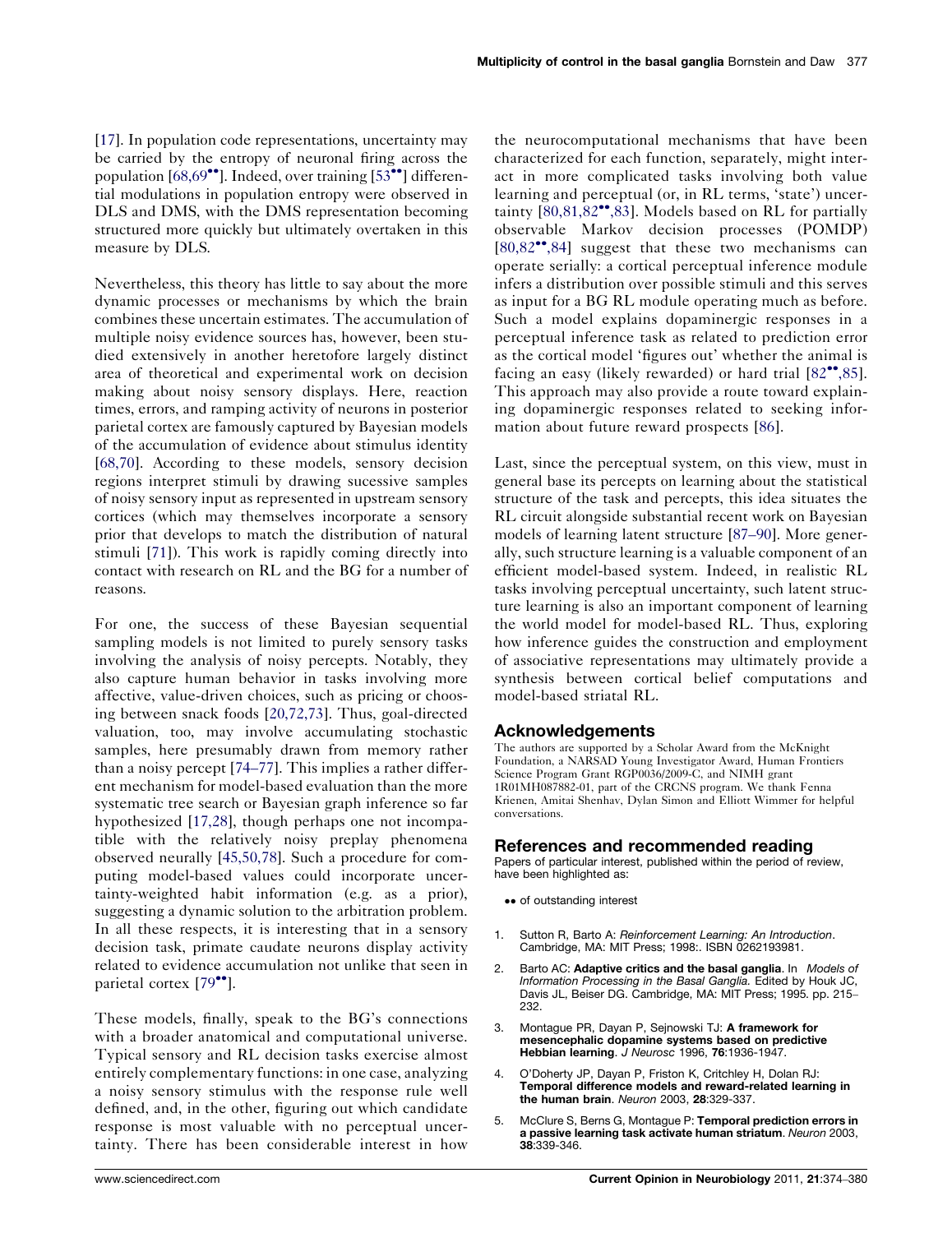- <span id="page-4-0"></span>6. Ito M, Doya K: Validation of decision-making models and analysis of decision variables in the rat basal ganglia. J Neurosci 2009, 29:9861-9874 doi: [10.1523/JNEUROSCI.6157-](http://dx.doi.org/10.1523/JNEUROSCI.6157-08.2009) [08.2009](http://dx.doi.org/10.1523/JNEUROSCI.6157-08.2009).
- 7. Kim H, Sul JH, Huh N, Lee D, Jung MW: Role of striatum in updating values of chosen actions. J Neurosci 2009, 29:14701- 14712 doi: [10.1523/JNEUROSCI.2728-09.2009](http://dx.doi.org/10.1523/JNEUROSCI.2728-09.2009).
- 8. Alexander GE, Delong MR, Strick PL: Parallel organization of functionally segregated circuits linking basal ganglia and<br>cortex. Ann N Y Acad Sci 1986, 9:351-381.
- 9. Packard M, Knowlton B: Learning and memory functions of the basal ganglia. Annu Rev Neurosci 2002, 25:563-593.
- 10. Cardinal R, Parkinson J, Lachenal G, Halkerston K, Rudarakanchana N, Hall J, Morrison C, Howes S, Robbins T, Everitt B: Effects of selective excitotoxic lesions of the nucleus accumbens core, anterior cingulate cortex, and central nucleus of the amygdala on autoshaping performance in rats. Behav Neurosci 2002, 116:553-567.
- 11. O'Doherty JP, Dayan P, Schultz J, Deichmann R, Friston K, Dolan RJ: Dissociable roles of ventral and dorsal striatum in instrumental conditioning. Science 2004, 304:452-454 [doi:](http://dx.doi.org/10.1126/science.1094285) [10.1126/science.1094285](http://dx.doi.org/10.1126/science.1094285).
- 12. Tricomi E, Delgado MR, Fiez JA: Modulation of caudate activity by action contingency. Neuron 2004, 41:281-292.
- 13. Tricomi E, Balleine BW, O'Doherty JP: A specific role for posterior dorsolateral striatum in human habit learning. Eur J Neurosci 2009, 29:2225-2232 doi: [10.1111/j.1460-](http://dx.doi.org/10.1111/j.1460-9568.2009.06796.x) [9568.2009.06796.x](http://dx.doi.org/10.1111/j.1460-9568.2009.06796.x).
- 14. Adams C, Dickinson A: Instrumental responding following reinforcer devaluation. Q J Exp Psychol Sect B 1981, 33:109-121.
- 15. Adams C: Variations in the sensitivity of instrumental responding to reinforcer devaluation. Q J Exp Psychol Sect B 1982, 34:77-98.
- 16. Doya K: What are the computations of the cerebellum, the basal ganglia and the cerebral cortex? Neural Netw 1999, 12:961-974.
- 17. Daw ND, Niv Y, Dayan P: Uncertainty-based competition between prefrontal and dorsolateral striatal systems for behavioral control. Nat Neurosci 2005, 8:1704-1711.
- 18. Niv Y, Joel D, Dayan P: A normative perspective on motivation. Trends Cogn Sci 2006, 10:375-381 doi: [10.1016/](http://dx.doi.org/10.1016/j.tics.2006.06.010) [j.tics.2006.06.010](http://dx.doi.org/10.1016/j.tics.2006.06.010).
- 19. Redish A, Jensen S, Johnson A: Addiction as vulnerabilities in the decision process. Behav Brain Sci 2008, 31:461-487.
- 20. Rangel A, Camerer C, Montague P: A framework for studying the neurobiology of value-based decision making. Nat Rev Neurosci 2008, 9:545-556.
- 21. Balleine B, Daw N, O'Doherty J: **Multiple forms of value learning**<br>and the function of dopamine. In Neuroeconomics: Decision Making and the Brain. Edited by Glimcher P et al.: Academic Press; 2008. pp. 365–388.
- 22. Frank MJ, Doll BB, Oas-Terpstra J, Moreno F: Prefrontal and striatal dopaminergic genes predict individual differences in exploration and exploitation. Nat Neurosci 2009, 12:1062-1068 doi: [10.1038/nn.2342.](http://dx.doi.org/10.1038/nn.2342)
- 23. Suri R, Schultz W: A neural network model with dopamine-like reinforcement signal that learns a spatial delayed response task. Neuroscience 1999, 91:871-890.
- 24. Maia T: Two-factor theory, the actor/critic model, and conditioned avoidance. Learn Behav 2010, 38:1.
- 25. Tolman EC: Cognitive maps in rats and men. Psychol Rev 1948, 55:189-208.
- 26. Johnson A, van der Meer M, Redish AD: Integrating hippocampus and striatum in decision-making. Curr Opin Neurobiol 2007:692-697 doi: [10.1016/j.conb.2008.01.003](http://dx.doi.org/10.1016/j.conb.2008.01.003).
- 27. Addis D, Pan L, Vu M, Laiser N, Schacter D: Constructive episodic simulation of the future and the past: distinct subsystems of a core brain network mediate imagining and remembering. Neuropsychologia 2009, 47:2222-2238.
- 28. Botvinick M, An J: Goal-directed decision making in prefrontal **cortex: a computational framework**. In Advances in Neural<br>Information Processing Systems (NIPS). Edited by Koller D, Bengio Y, Schuurmans D, Bouttou L, Culotta A. 2008. pp. 169–176.
- 29. Fermin A, Yoshida T, Ito M, Yoshimoto J, Doya K: Evidence for model-based action planning in a sequential finger movement task. J Motor Behav 2010, 42:371-379.
- 30. Yin HH, Knowlton BJ, Balleine BW: Lesions of dorsolateral striatum preserve outcome expectancy but disrupt habit formation in instrumental learning. Eur J Neurosci 2004, 19:181- 189 doi: [10.1046/j.1460-9568.2003.03095.](http://dx.doi.org/10.1046/j.1460-9568.2003.03095)
- 31. Yin HH, Ostlund SB, Knowlton BJ, Balleine BW: The role of the **dorsomedial striatum in instrumental conditioning**. *Eur J*<br>*Neurosci* 2005, **22**:513-523 doi: [10.1111/j.1460-9568.2005.04218](http://dx.doi.org/10.1111/j.1460-9568.2005.04218).
- 32. Balleine BW, Liljeholm M, Ostlund SB: The integrative function of the basal ganglia in instrumental conditioning. Behav Brain Res 2009, 199:43-52 doi: [10.1016/j.bbr.2008.10.034.](http://dx.doi.org/10.1016/j.bbr.2008.10.034)
- 33. Yin HH, Ostlund SB, Balleine BW: Reward-guided learning beyond dopamine in the nucleus accumbens: the integrative functions of cortico-basal ganglia networks. Eur J Neurosci 2008, 28:1437-1448 doi: [10.1111/j.1460-9568.2008.06422.x.](http://dx.doi.org/10.1111/j.1460-9568.2008.06422.x.                           Reward-guided) [Reward-guided](http://dx.doi.org/10.1111/j.1460-9568.2008.06422.x.                           Reward-guided).
- 34. Berridge K: The debate over dopamine's role in reward: the case for incentive salience. Psychopharmacology 2007, 191:391-431.
- 35. Valentin V, Dickinson A, O'Doherty J: Determining the neural substrates of goal-directed learning in the human brain. J Neurosci 2007, 27:4019-4026.
- 36. Frank M, Moustafa A, Haughey H, Curran T, Hutchison K: Genetic triple dissociation reveals multiple roles for dopamine in reinforcement learning. Proc Natl Acad Sci U S A 2007, 104:16311-16316.
- 37. Hampton AN, Bossaerts P, O'Doherty JP: The role of the ventromedial prefrontal cortex in abstract state-based inference during decision making in humans. J Neurosci 2006, 26:8360-8367.
- 38. Hampton A, Bossaerts P, O'Doherty J: Neural correlates of mentalizing-related computations during strategic interactions in humans. Proc Natl Acad Sci U S A 2008, 105:6741-6746.
- 39. Tindell A, Smith K, Berridge K, Aldridge J: Dynamic computation of incentive salience: wanting what was never liked. J Neurosci 2009, 29:12220-12228.
- 40. den Ouden HEM, Daunizeau J, Roiser J, Friston KJ, Stephan KE: --Striatal prediction error modulates cortical coupling. Neurosci 2010, 30:3210-3219 doi: [10.1523/JNEUROSCI.4458-](http://dx.doi.org/10.1523/JNEUROSCI.4458-09.2010) [09.2010](http://dx.doi.org/10.1523/JNEUROSCI.4458-09.2010).

Using a dynamic causal model (DCM) approach, the researchers demonstrate that striatal prediction errors influence, in a trial-by-trial fashion, the degree of functional coupling between visual and motor regions during a serial response task, with greater prediction error leading to stronger connectivity. Similar to the work of Law and Gold [[83\]](#page-6-0), this study supports a role for the basal ganglia in establishing and tuning cortico-cortico connectivity, via a prediction error signal.

- 41. Gläscher J, Daw ND, Dayan P, O'Doherty JP: States versus rewards: dissociable neural prediction error signals underlying model-based and model-free reinforcement learning. Neuron 2010, 66:585-595 doi: [10.1016/](http://dx.doi.org/10.1016/j.neuron.2010.04.016) [j.neuron.2010.04.016.](http://dx.doi.org/10.1016/j.neuron.2010.04.016)
- 42. Simon ND, Daw ND: Neural correlates of forward planning in a spatial decision task in humans. J Neurosci; in press.
- 43. Daw ND, Gershman SJ, Seymour B, Dayan P, Dolan RJ: Modelbased influences on humans choices and striatal prediction errors. Neuron; in press, [doi:10.1016/j.neuron.2011.02.02](http://dx.doi.org/10.1016/j.neuron.2011.02.02).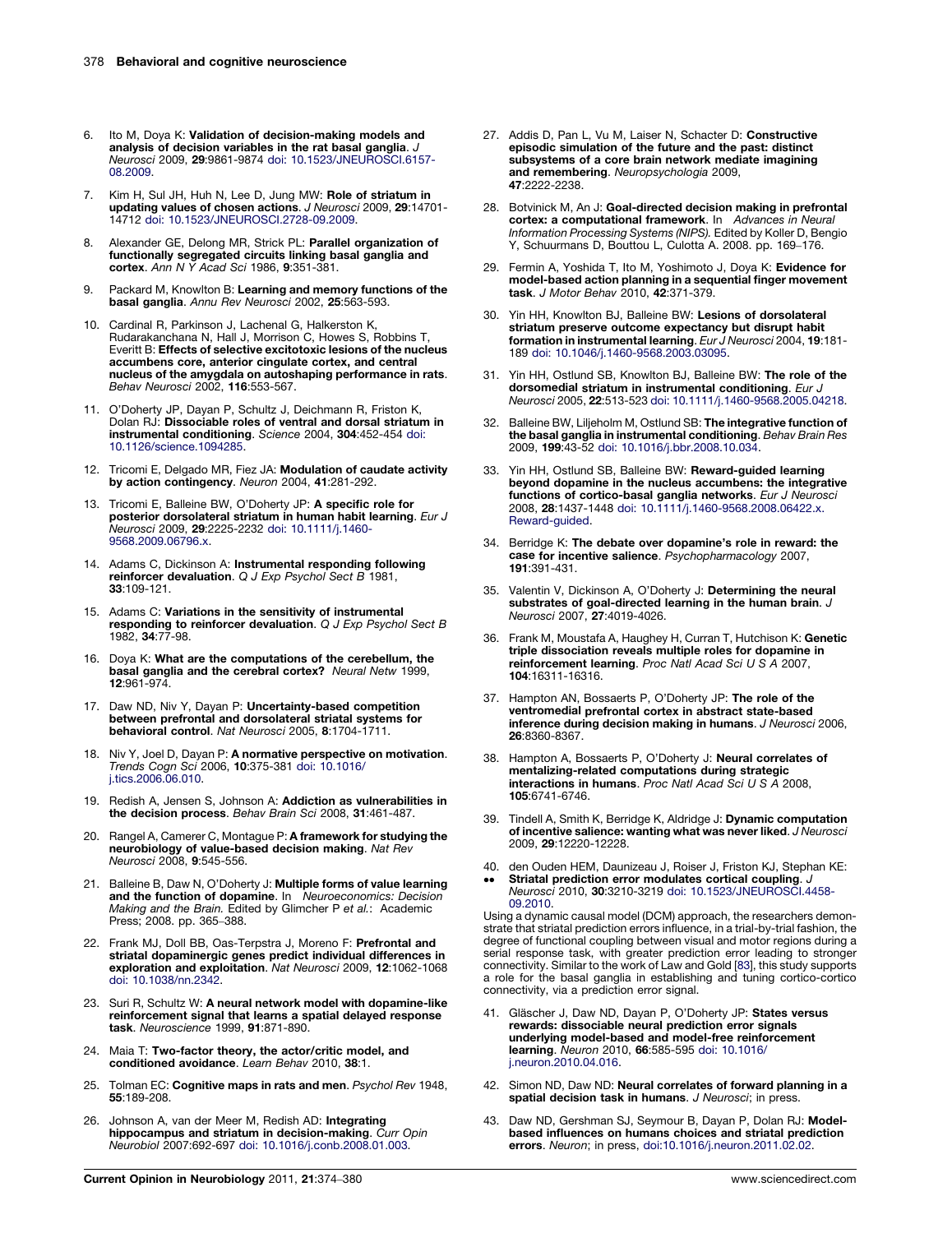<span id="page-5-0"></span>44. van der Meer M, Redish A: Covert expectation-of-reward in rat  $\bullet \bullet$ ventral striatum at decision points. Front Integr Neurosci 2009, 3:.

This study examines the activity of ventral striatal neurons at decision points in a T-maze. These neurons signaled expectation of future reward at choice points, periods during which hippocampal signals have been found to preferentially reactivate candidate paths in the course of deliberation. These reward reactivations decreased with experience (and performance), consistent with accounts of reduced deliberation over experience, and suggestive of a transfer from deliberative, putatively goal-directed, processes to more automatic, habitual control.

- 45. Maa van der Meer A, Johnson NC, Schmitzer-Torbert A, Redish D: Triple dissociation of information processing in dorsal striatum, ventral striatum, and hippocampus on a learned spatial decision task. Neuron 2010, 67:25-32 doi: [10.1016/](http://dx.doi.org/10.1016/j.neuron.2010.06.023) [j.neuron.2010.06.023.](http://dx.doi.org/10.1016/j.neuron.2010.06.023)
- 46. Johnson A, Redish AD: Hippocampal replay contributes to within session learning in a temporal difference reinforcement learning model. Neural Networks 2005, 18:1163-1171 [doi:](http://dx.doi.org/10.1016/j.neunet.2005.08.009) [10.1016/j.neunet.2005.08.009.](http://dx.doi.org/10.1016/j.neunet.2005.08.009)
- 47. Foster D, Wilson M: Reverse replay of behavioural sequences in hippocampal place cells during the awake state. Nature 2006, 440:680-683.
- 48. Diba K, Buzsáki G: Forward and reverse hippocampal **place-cell sequences during ripples**. *Nat Neurosci* 2007,<br>**10**:1241-1242.
- 49. Peyrache A, Khamassi M, Benchenane K, Wiener S, Battaglia F: Replay ofrule-learning related neural patterns in the prefrontal cortex during sleep. Nat Neurosci 2009, 12:919-926.
- 50. Gupta A, van der Meer M, Touretzky D, Redish A: Hippocampal replay is not a simple function of experience. Neuron 2010, 65:695-705.
- 51. Kimchi EY, Laubach M: The dorsomedial striatum reflects response bias during learning. J Neurosci 2009, 29:14891- 14902 doi: [10.1523/JNEUROSCI.4060-09.2009](http://dx.doi.org/10.1523/JNEUROSCI.4060-09.2009).
- 52. Kimchi EY, Laubach M: Dynamic encoding of action selection by the medial striatum. J Neurosci 2009, 29:3148-3159 [doi:](http://dx.doi.org/10.1523/JNEUROSCI.5206-08.2009) [10.1523/JNEUROSCI.5206-08.2009](http://dx.doi.org/10.1523/JNEUROSCI.5206-08.2009).
- 53. Thorn Ca, Atallah H, Howe M, Graybiel AM: Differential dynamics
- $\bullet$ of activity changes in dorsolateral and dorsomedial striatal loops during learning. Neuron 2010, 66:781-795 doi: [10.1016/](http://dx.doi.org/10.1016/j.neuron.2010.04.036) [j.neuron.2010.04.036.](http://dx.doi.org/10.1016/j.neuron.2010.04.036)

This study examined simultaneous neural activity in DMS and DLS while rodents learned a conditional T-maze task. Across the population, DMS activity reached peak structure midway through the task, while DLS structure continued to increase. The authors suggest that DLS patterns do not effect behavioral control until DMS activity becomes less prevalent, relative to DLS.

- 54. Yin HH, Costa RM: Dynamic reorganization of striatal circuits during the acquisition and consolidation of a skill. Nat Neurosci 2009, 12:333-342.
- 55. Frank M, Doll B, Oas-Terpstra J, Moreno F: Prefrontal and striatal dopaminergic genes predict individual differences in exploration and exploitation. Nat Neurosci 2009, 12:1062-1068.
- 56. Frank M, Hutchison K: Genetic contributions to avoidancebased decisions: striatal D2 receptor polymorphisms. Neuroscience 2009, 164:131-140.
- 57. Voorn P, Vanderschuren LJMJ, Groenewegen HJ, Robbins TW, Pennartz CMA: Putting a spin on the dorsal–ventral divide of the striatum. Trends Neurosci 2004, 27:468-474 doi: [10.1016/](http://dx.doi.org/10.1016/j.tins.2004.06.006) [j.tins.2004.06.006](http://dx.doi.org/10.1016/j.tins.2004.06.006).
- 58. Paxinos G, Watson C: The Rat Brain in Stereotaxic Coordinates, 6th edition. Academic Press; 2007:. ISBN: 0125476124.
- 59. Bromberg-Martin ES, Matsumoto M, Hikosaka O: Distinct tonic and phasic anticipatory activity in lateral habenula and dopamine neurons. Neuron 2010, 67:144-155 doi: [10.1016/](http://dx.doi.org/10.1016/j.neuron.2010.06.031) [j.neuron.2010.06.031.](http://dx.doi.org/10.1016/j.neuron.2010.06.031)
- 60. Zhang J, Berridge KC, Tindell AJ, Smith KS, Aldridge JW: A neural computational model of incentive salience. PLoS Comput Biol 2009, 5:e1000437 doi: [10.1371/journal.pcbi.1000437.](http://dx.doi.org/10.1371/journal.pcbi.1000437)
- 61. Joel D, Weiner I: The connections of the dopaminergic system in rats and primates: an analysis with respect to the functional and compartmental organization of the striatum. Neuroscience 2000, 96:451-474.
- 62. Zahm DS: The evolving theory of basal forebrain functionalanatomical 'macrosystems'. Neurosci Biobehav Rev 2006, 30:148-172 doi: [10.1016/j.neubiorev.2005.06.003.](http://dx.doi.org/10.1016/j.neubiorev.2005.06.003)
- 63. Bouret S, Richmond BJ: Ventromedial and orbital prefrontal neurons differentially encode internally and externally driven motivational values in monkeys. J Neurosci 2010, 30:8591-8601 doi: [10.1523/JNEUROSCI.0049-10.2010.](http://dx.doi.org/10.1523/JNEUROSCI.0049-10.2010)
- 64. Shiflett M, Balleine B: At the limbic-motor interface: disconnection of basolateral amygdala from nucleus accumbens core and shell reveals dissociable components of incentive motivation. Eur J Neurosci 2010:1735-1743.
- 65. Daw N, Courville A, Dayan P: Semi-rational models of conditioning: the case of trial order. In The Probabilistic Mind: Prospects for Bayesian Cognitive Science. Edited by Chater N Oaksford M. Oxford: Oxford University Press; 2008. pp. 431–452.
- 66. Yin HH: The sensorimotor striatum is necessary for serial order learning. J Neurosci 2010, 30:14719-14723 doi: [10.1523/](http://dx.doi.org/10.1523/JNEUROSCI.3989-10.2010) [JNEUROSCI.3989-10.2010](http://dx.doi.org/10.1523/JNEUROSCI.3989-10.2010).
- 67. Botvinick MM, Niv Y, Barto AC: Hierarchically organized behavior and its neural foundations: a reinforcement learning perspective. Cognition 2009, 113:262-280 doi: [10.1016/](http://dx.doi.org/10.1016/j.cognition.2008.08.011) [j.cognition.2008.08.011.](http://dx.doi.org/10.1016/j.cognition.2008.08.011)
- 68. Beck JM, Ma WJ, Kiani R, Hanks T, Churchland AK, Roitman J, Shadlen MN, Latham PE, Pouget A: Probabilistic population codes for Bayesian decision making. Neuron 2008, 60:1142- 1152 doi: [10.1016/j.neuron.2008.09.021](http://dx.doi.org/10.1016/j.neuron.2008.09.021).
- 69. Kiani R, Shadlen M: Representation of confidence associated -with a decision by neurons in the parietal cortex. Science 2009, 324:759-764.

The authors demonstrate that, while performing a saccadic decision task using noisy sensory input, monkey lateral intraparietal neurons encode a measure of decision confidence, reflected behaviorally by the monkey's preference for a small but certain alternate option. Across the recorded population, these trials of less-confident decisions were accompanied by a more homogeneous, medial level of activity, relative to the more peaked distributions observed when the monkey waived the certain option for one of the two gamble targets.

- 70. Gold J, Shadlen M: Banburismus and the brain: decoding the relationship between sensory stimuli, decisions, and reward. Neuron 2002, 36:299-308.
- 71. Berkes P, Orbán G, Lengyel M, Fiser J: Spontaneous cortical activity reveals hallmarks of an optimal internal model of the environment. Science 2011, 331:83-87.
- 72. Krajbich I, Armel C, Rangel A: Visual fixations and the computation and comparison of value in simple choice. Nat Neurosci 2010, 13:1292-1298.
- 73. Armel K, Beaumel A, Rangel A: Biasing simple choices by manipulating relative visual attention. Judg Decis Mak 2008, 3:396-403.
- 74. Erev I, Ert E, Yechiam E: Loss aversion, diminishing sensitivity, and the effect of experience on repeated decisions. J Behav Decis Mak 2008, 21:575-597.
- 75. Stewart N, Chater N, Brown G: Decision by sampling. Cogn Psychol 2006, 53:1-26.
- 76. Lengyel M, Dayan P: Hippocampal contributions to control: the third way. Adv Neural Inform Process Syst 2008, 20:889-896.
- 77. Constantino S, Daw N: A closer look at choice. Nat Neurosci 2010, 13:1153-1154.
- 78. Lansink CS, Goltstein PM, Lankelma JV, McNaughton BL, Pennartz CMA: Hippocampus leads ventral striatum in replay of place-reward information. PLoS Biol 2009, 7: doi: [10.1371/](http://dx.doi.org/10.1371/journal.pbio.1000173) [journal.pbio.1000173.](http://dx.doi.org/10.1371/journal.pbio.1000173)
- 79. Ding L, Gold JI: Caudate encodes multiple computations for -perceptual decisions. J Neurosci 2010, 30:15747-15759 [doi:](http://dx.doi.org/10.1523/JNEUROSCI.2894-10.2010) [10.1523/JNEUROSCI.2894-10.2010.](http://dx.doi.org/10.1523/JNEUROSCI.2894-10.2010)